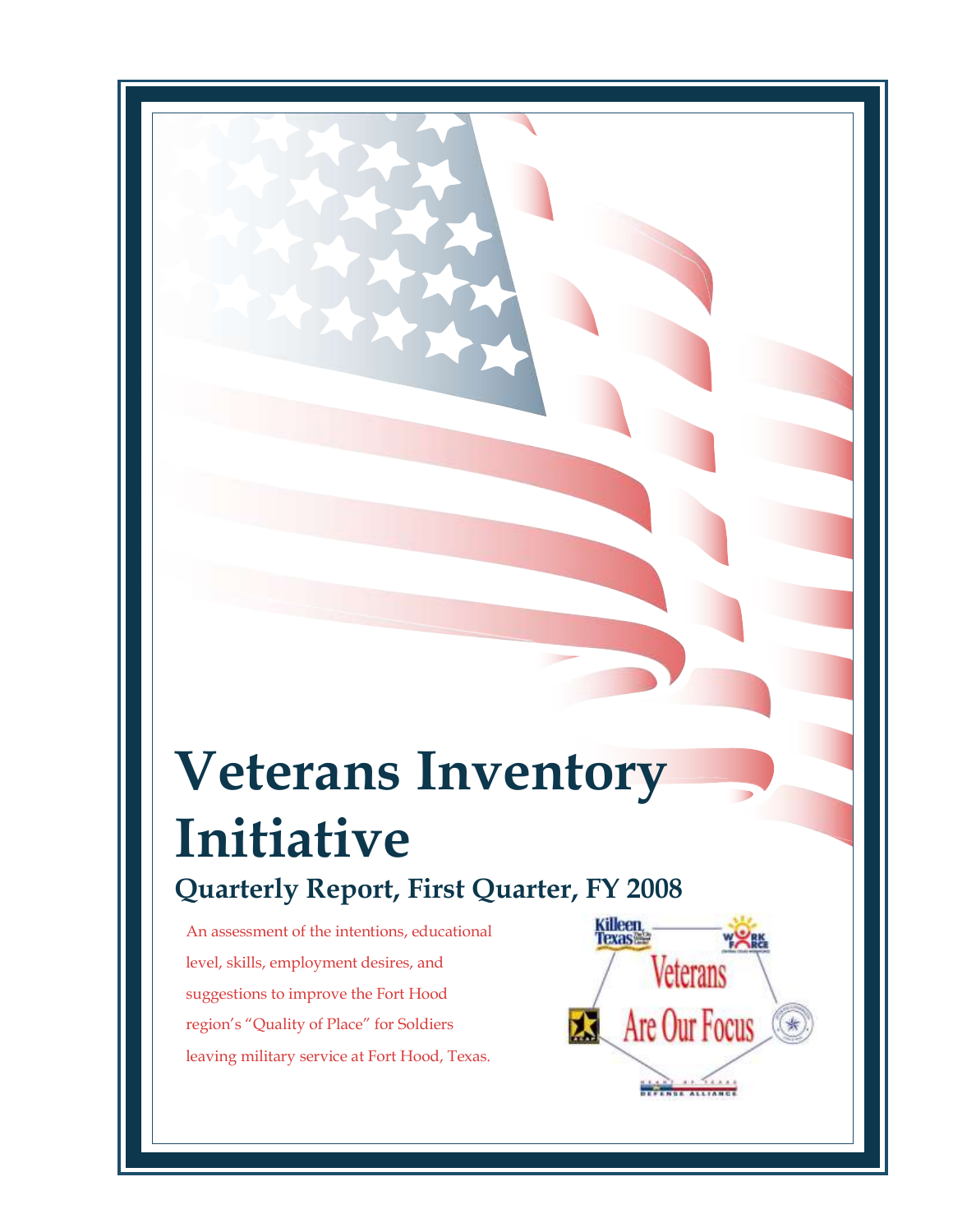

## **Quarterly Report: 1 st Quarter, FY 2008**

(October - December 2007)

**A. BACKGROUND**: *Operation Economic Transformation* is the Greater Killeen Chamber of Commerce plan to identify, measure, and capitalize on new and emerging economic development opportunities present in the Fort Hood region. One key proposal of the plan was to regularly administer a survey designed to capture insightful information regarding the skills and desired career fields of veterans separating from military service at Fort Hood. In July 2006, the following parties entered into a Memorandum of Understanding (MOU) to routinely inventory the intentions, educational level, skills, employment desires, and suggestions of separating Soldiers in order to improve the Fort Hood regional "Quality of Place":

- Fort Hood Adjutant General/Army Career and Alumni Program (ACAP)
- Central Texas Workforce Board
- Central Texas Workforce Development Centers
- Greater Killeen Chamber of Commerce
- Heart Of Texas Defense Alliance
- Texas Veterans Commission

Data is collected via a voluntary twelve-question survey administered during either the Transition Assistance Program (TAP) workshop or installation final clearance<sup>1</sup>. The purpose for the collection and analysis of this data is threefold:

1. Develop and retain the region's skilled and motivated military Veteran workforce;

2. Foster innovation and entrepreneurship; retain existing businesses, and attract new business to the region; and

3. Align the efforts of the participating agencies to enhance options for current and future/potential residents.

### **B. DEMOGRAPHICS**

For the 1<sup>st</sup> Quarter (October through December 2007):

1. 621 Soldiers completing their military service at Fort Hood responded to the survey.

2. 79 percent of respondents were leaving military service prior to becoming retirement-

eligible (295 reponses/47.5%), or were being medically discharged (195 responses/31%).

3. 21 percent (131 respondents) were retiring after 20 or more years of service.

<sup>1</sup> Retiring Soldiers may participate in TAP up to two years prior to their retirement date, while non-retiring Soldiers may participate up to one year in advance. However, the Transition Services Manager reports the majority of soldiers attend the TAP workshop 6 months or less before separation. Of the soldiers with a stated separation date in FY08, 3125 completed the TAP workshop. Of these, 57% completed the survey within the last six months. The other 43% completed it before October 2007.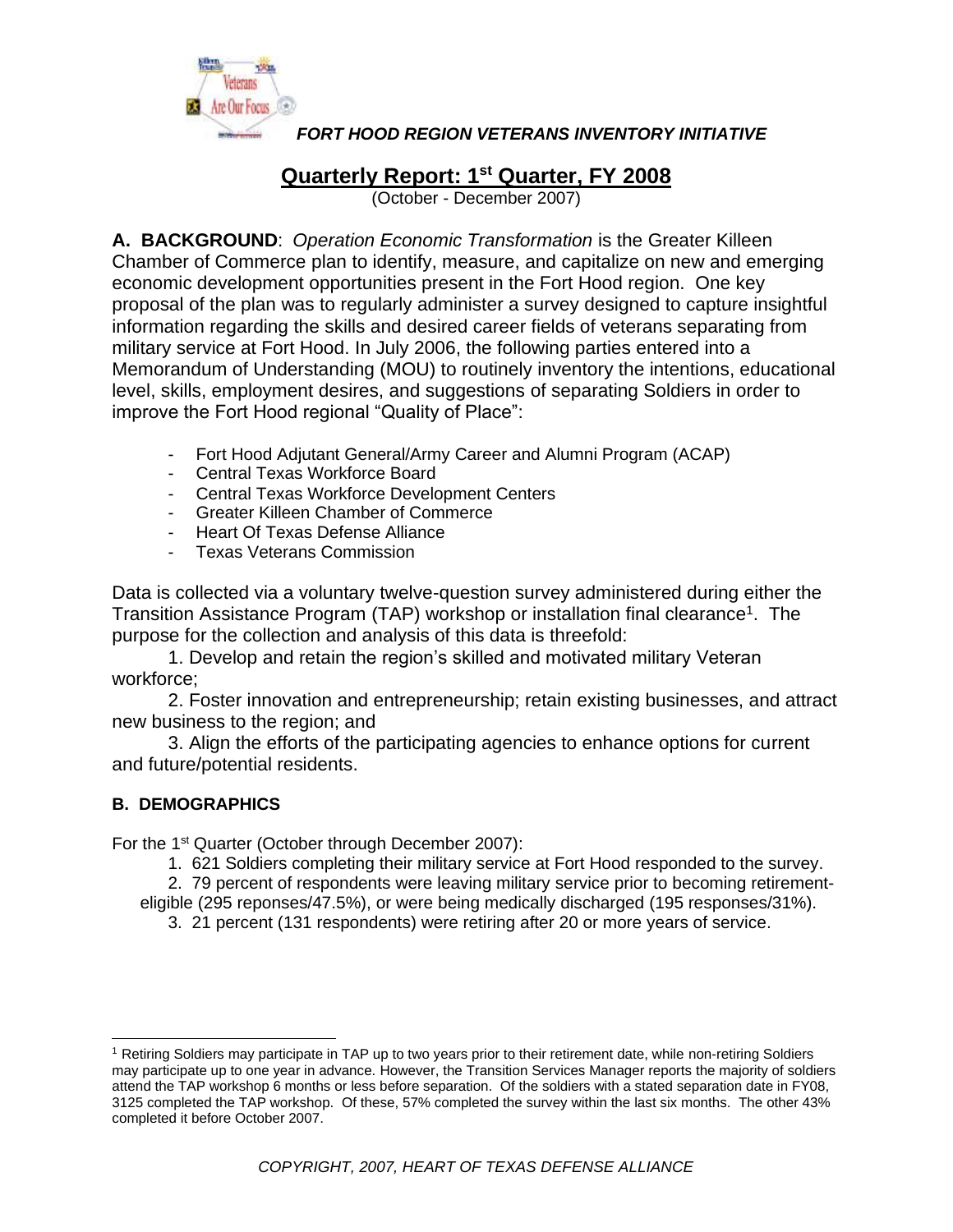



**DEMOGRAPHIC DISTRIBUTION**

4. For the year-to-date (December 2006 - December 2007)

a. 4312 Soldiers completing their service have responded to the survey.

- b. 2808 (65%) were in the category of ETS/Administrative discharge
- c. 744 (17%) were being medically discharged

d. 710 (16%) indicated their intention to retire with 20-plus years of military service.

Percentages according to the reason cited for leaving the service by quarter and for calendar year 2007 are as follows:



### **C. INTENTIONS ON STAYING IN THE REGION**:

The respondents were surveyed regarding their intentions about remaining in the region (within 30 miles of Fort Hood – generally equating to the Temple-Killeen-Fort Hood Metropolitan Statistical Area) when their service ended.

1. 248 respondents (representing 39.9% of all respondents) indicated they intended to stay in the region. This data represents:

a. 92 retirees (70.2% of all retirement eligible respondents)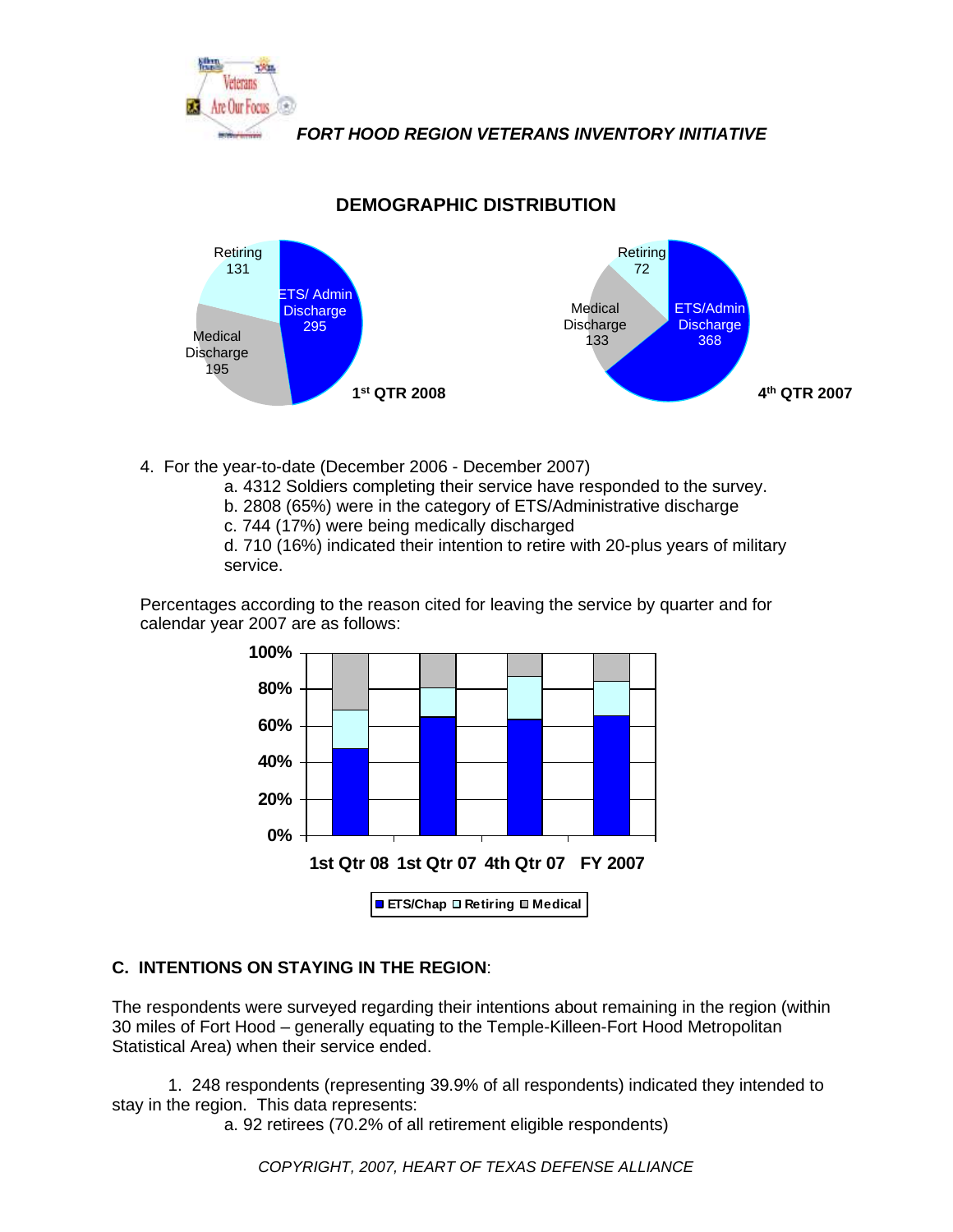

b. 156 (31.8%) non-retirement eligible respondents

c. 125 (20%) responded they did not intend to stay in the region, but would do so if desirable employment were available.



2. For the year-to-date (December 2006 – December 2007) a total of 1562 Soldiers (36% of all respondents) leaving the service at Fort Hood indicated they intended to remain in the region once their service was completed.

3. Trends and Conclusions. The number of respondents to the 1<sup>st</sup> Quarter survey was significantly lower than previous quarters. The decrease is most likely a result of the lengthening of tours in Iraq from 12 to 15 months coupled with Fort Hood deployment cycles. III Corps HQ, the separate brigades, and  $1<sup>st</sup>$  Cavalry Division redeployed to Ft. Hood late  $1<sup>st</sup>$ quarter/ early 2<sup>nd</sup> quarter. Indications are 2<sup>nd</sup> quarter responses will be significantly higher. On average, 35 percent of the respondents indicate they intend to remain in Central Texas when their service ends. In the 1<sup>st</sup> Quarter, 125 (20%) additional respondents would stay in the region if desirable employment were available. For the year to date, 40 percent of Soldiers leaving Central Texas would stay if the type of employment the respondent desires was available. Retiring Soldiers represent 457 of the number remaining in the region – an average of 38 per month.

4. While the Veterans Inventory Initiative only surveys the intent of Soldiers departing the service, it is possible to more accurately track the disposition of the retiring population, using data from the Retired Army Personnel System, which provides the actual numbers of retired Soldiers to zip code level. For the 12-month period ending in December 2007, the total number of military retirees grew by 2 percent in the Killeen-Temple-Fort Hood MSA. All cities, excluding Copperas Cove, Lampasas, and Salado experienced growth rates exceeding the MSA average.

|                       | January 2007 | DECEMBER 2007 | <b>DIFFERENCE</b>  | % CHANGE |
|-----------------------|--------------|---------------|--------------------|----------|
| KILLEEN               | 7556         | 7745          | 189                | 2.5      |
| <b>COPPERAS COVE</b>  | 2998         | 2975          | $\left( 23\right)$ |          |
| <b>HARKER HEIGHTS</b> | 1697         | 1765          | 68                 | 3.8      |
| TEMPLE                | 1058         | 1094          | 36                 | 3.3      |
| <b>KEMPNER</b>        | 843          | 873           | 30                 | 3.5      |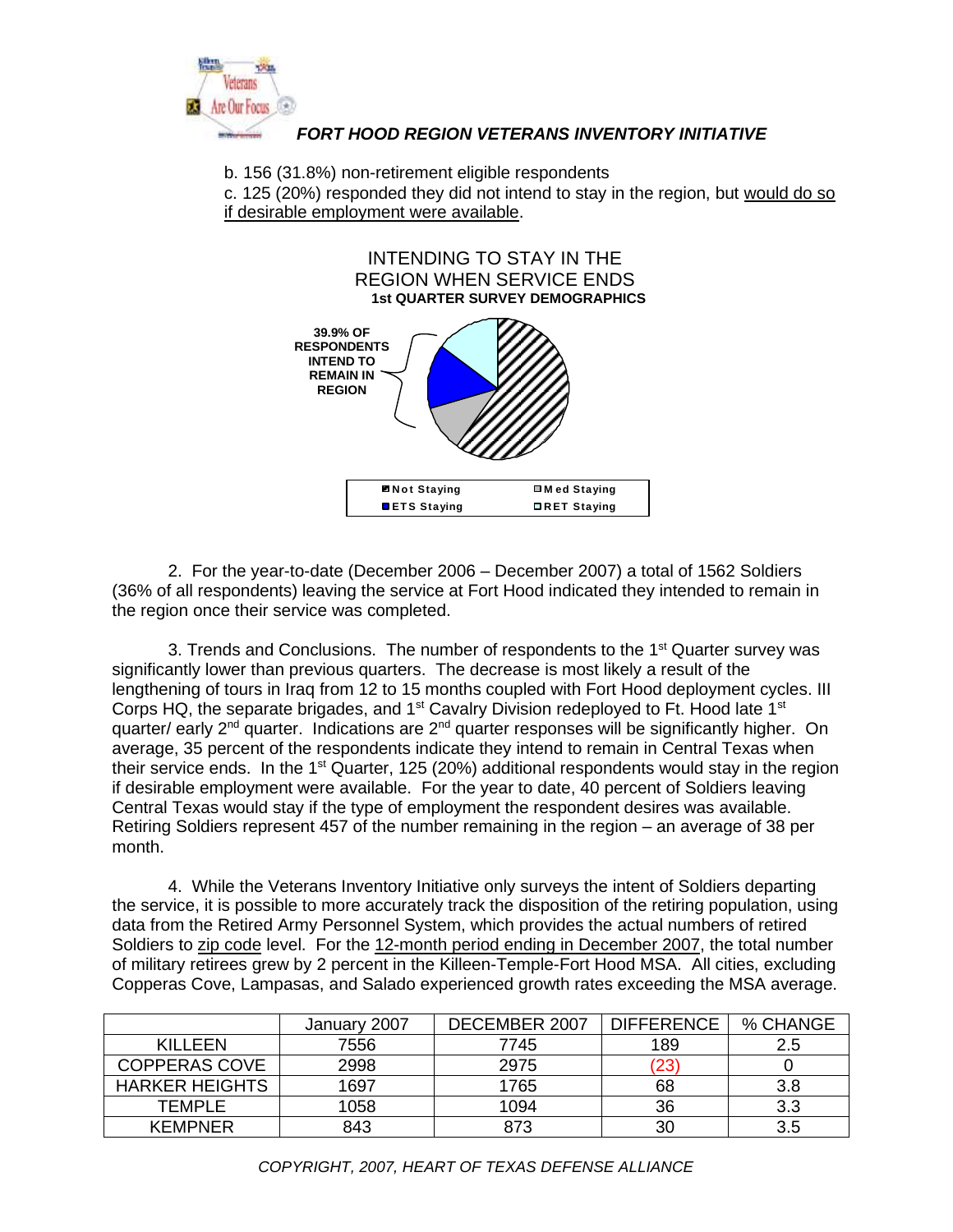

| <b>BELTON</b>     | 792  | 803   |     |     |
|-------------------|------|-------|-----|-----|
| LAMPASAS          | 342  | 338   |     |     |
| <b>GATESVILLE</b> | ־רמ  | דרי   |     | 2.9 |
| <b>NOLANVILLE</b> | 224  | 238   |     | 5.9 |
| <b>SALADO</b>     | מ∩מ  | 199   | O   |     |
| MSA               | 6039 | 16367 | 328 |     |

The military retiree rate of growth for north Texas (174 counties less the Killeen-Temple-Fort Hood MSA) was 1 percent for the same period.

The data for rates of growth remains relatively consistent this quarter with 6 communities exceeding the MSA growth rate. We will continue to monitor retiree data during 2008 to determine the potential relationship between intent and the number of retirees that actually remain in the region. The survey data clearly indicates that the availability of desirable employment plays a major role in the intention to remain in the area. The current direct annual economic impact of military retirees and surviving annuitants in the region equates to \$791.5 million.

**D. MILITARY OCCUPATIONAL SPECIALITIES**: Departing Soldiers represented 125 different Military Occupational Specialties. The top five categories/specialties amounted to 47.3 percent of the total responses received. The top two categories (Combat Arms and Logistics Specialist) from the  $4^{TH}$ Quarter remained the top two in the 1<sup>ST</sup> Quarter. Medical Specialists moved into the  $3<sup>rd</sup>$  position. Engineers and Food Service specialists were  $4<sup>th</sup>$  and  $5<sup>th</sup>$ , respectively.



#### **1 st QUARTER MOS DATA**

1. **Combat Arms** (119 responses) comprises four separate specialties, listed below, along with the number of respondents. Given the units at Fort Hood (seven Brigade Combat Teams and one Fires Brigade) and deployment cycles, the number of Combat Arms Soldiers leaving the service is predictable. Most, if not all, will be combat veterans of the Iraq/Afghanistan campaigns, which have a distinctive small-unit focus by their nature. Therefore, in addition to the skills listed below, these Soldiers would likely have extensive leadership and staff planning skills that far surpass those of their civilian peers.

a. Infantry (37): member or leader who individually employs small arms/heavy anti-armor weapons in support of combat operations.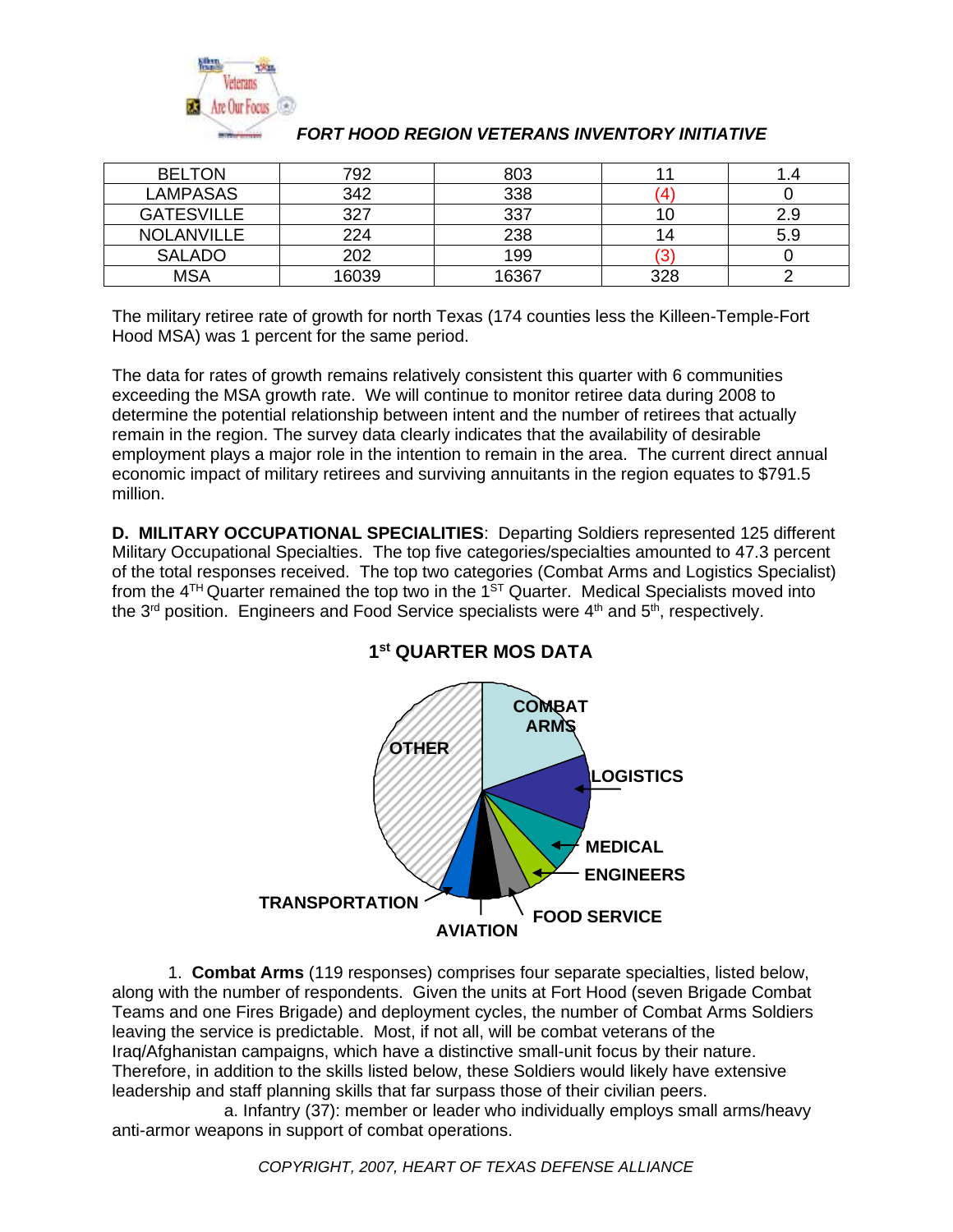

b. Artillery (33): operates or supervises high technology cannon artillery weapons, automated tactical data systems, intelligence activities, target processing, radar operations, artillery surveying operations, or meteorological observation.

c. Armor/Cavalry (33) member or leader who employs main battle tanks or cavalry fighting vehicles in combat operations, and performs reconnaissance and security.

d. Air Defense (16): operates command/control/communications/computer information systems or the lightweight, highly mobile Avenger or medium weight Patriot Air Defense Missile systems.

2. **Logistics Specialist** (66 responses) comprises three separate specialties, listed below, along with the number of respondents in each specialty.

a. Automated Logistical Specialists (92A; 27) supervise and perform management or stock record/warehouse functions pertaining to receipt, storage, distribution and issue, and maintain equipment records and parts.

b. Petroleum Supply Specialists (92F; 20) supervise the receipt, storage, accountability, and cares for dispensing, issuing and shipping bulk or packaged petroleum, oils, and lubricants.

c. Unit Supply Specialists (92Y; 19) supervise or perform duties involving the request, receipt, storage, issue, accountability, and preservation of individual, organizational, installation, and expendable supplies and equipment.

3. **Medical Specialists.** There were 41 responses representing 7 different enlisted specialties including health care specialists, dental specialists, and pharmacy specialists. Health Care Specialists (68W – 30) were the most prevalent MOS.

4. **Engineers**. There were 30 responses representing 10 different enlisted specialties in the Engineer field. Construction Group operators, Construction Equipment operators, Carpentry and Masonry Specialist, Technical Engineers

5. **Food Service Specialist** (28 responses – 92G). The food service specialist supervises or prepares cooks and serves food in field or garrison food service operations.

Aviation (28 responses) and Transportation (27 responses) were the number six and seven most prevalent MOS', respectively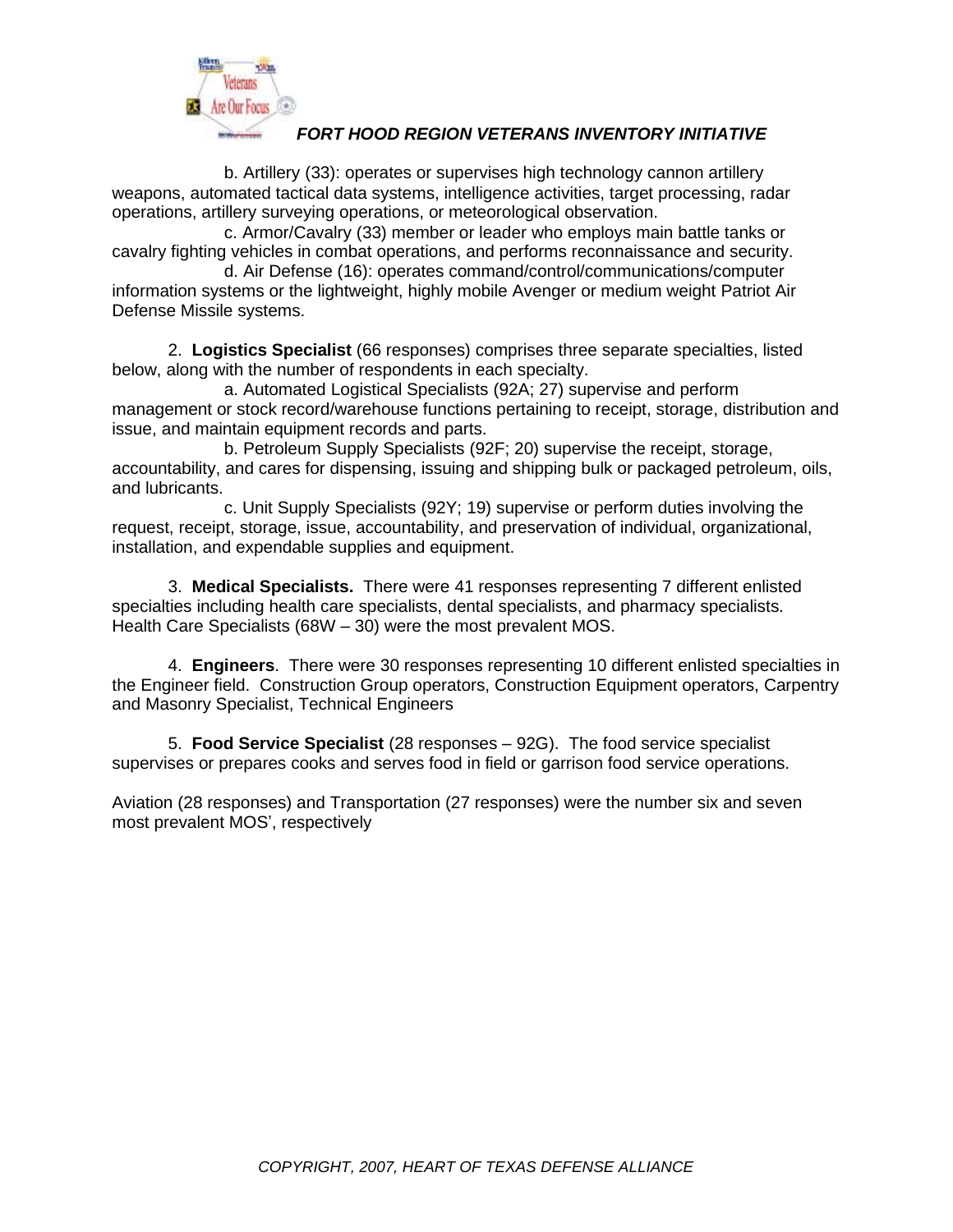

#### **E. DESIRED POST-MILITARY SERVICE EMPLOYMENT<sup>2</sup> :**

Respondents are asked to indicate the type (or types) of post-military employment they desire. In order to standardize input for ease of analysis, the survey provides 12 broad categories conforming to industry categories found in the North American Industrial Classification System (NAICS), but respondents may write in and/or amplify any area not listed. The data indicates for all respondents the top four categories of post-service employment desired are:

| <b>SOLDIER</b>      |     | <b>SPOUSE</b>     |     |
|---------------------|-----|-------------------|-----|
| 1. Management:      | 191 | 1. Administration | 114 |
| 2. Law Enforcement: | 179 | 2. Medical        | 109 |
| 3. Administrative:  | 177 | 3. Management     | 97  |
| 4. Transportation:  | 135 | 4. Education      | 75  |

For only those respondents who are retirement eligible, the top four categories of desired postservice employment are:

- 1. Management: 60 responses
- 2. Administrative: 44 responses
- 3. Transportation: 43 responses
- 4. Education: 38 responses

Officers and Non-Commissioned Officers eligible to retire have spent many years leading increasingly larger and more complex organizations, are graduates of an Army Professional Education system that focuses on developing their leadership skills, and have demonstrated success as a result of their longevity of service. In most cases, their skills would include human resource development, supervision of large numbers of subordinates, fiscal planning, etc. Therefore, Management and Administration are areas of post-service employment that are consistent with their training and experience.

Soldiers leaving the military prior to becoming eligible for retirement have consistently rated Law Enforcement within the top two categories for post-service employment. Given the skills of the predominant Military Occupational Specialties (Combat Arms), a high rate of recent combat experience, and advanced educational attainment of the respondents, a wide range of possibilities available in the Law Enforcement area is apparently appealing. The Transportation area most likely reflects the numbers of Motor Transport Operators and Mechanics responding to the survey. The number of retirement eligible soldiers expressing an interest in education as a post military career is higher than in previous quarter.

<sup>&</sup>lt;sup>2</sup> Employers desiring to hire Fort Hood veterans may post their job announcement on the ACAP website [\(www.acap.army.mil\)](http://www.acap.army.mil/). Large employers with an employment website can post the URL on the ACAP website which will directly link to their employment website. Employers can also coordinate with the Fort Hood Transition Services Manager (Linda Christ at (254)288-6735) to arrange to recruit potential Veteran employees in person Tuesday through Thursday, and briefly address the TAP workshop (industry they represent, skills they are seeking, and availability to discuss job opportunities.)

Employers can place a job posting via "Work In Texas" [\(www.workintexas.com\)](http://www.workintexas.com/) – a statewide, internet-based job matching system through the Central Texas Workforce Center (254) 200-2020.

The Texas Veterans Services staff works closely with the Central Texas Workforce Business Services including job development, direct referrals, and military skills-civilian occupations matching. Contact Jerry Butts (Killeen: (254)200- 2026) or Eugene Hall (Temple: (254)773-1607, ext. 4032) for more information.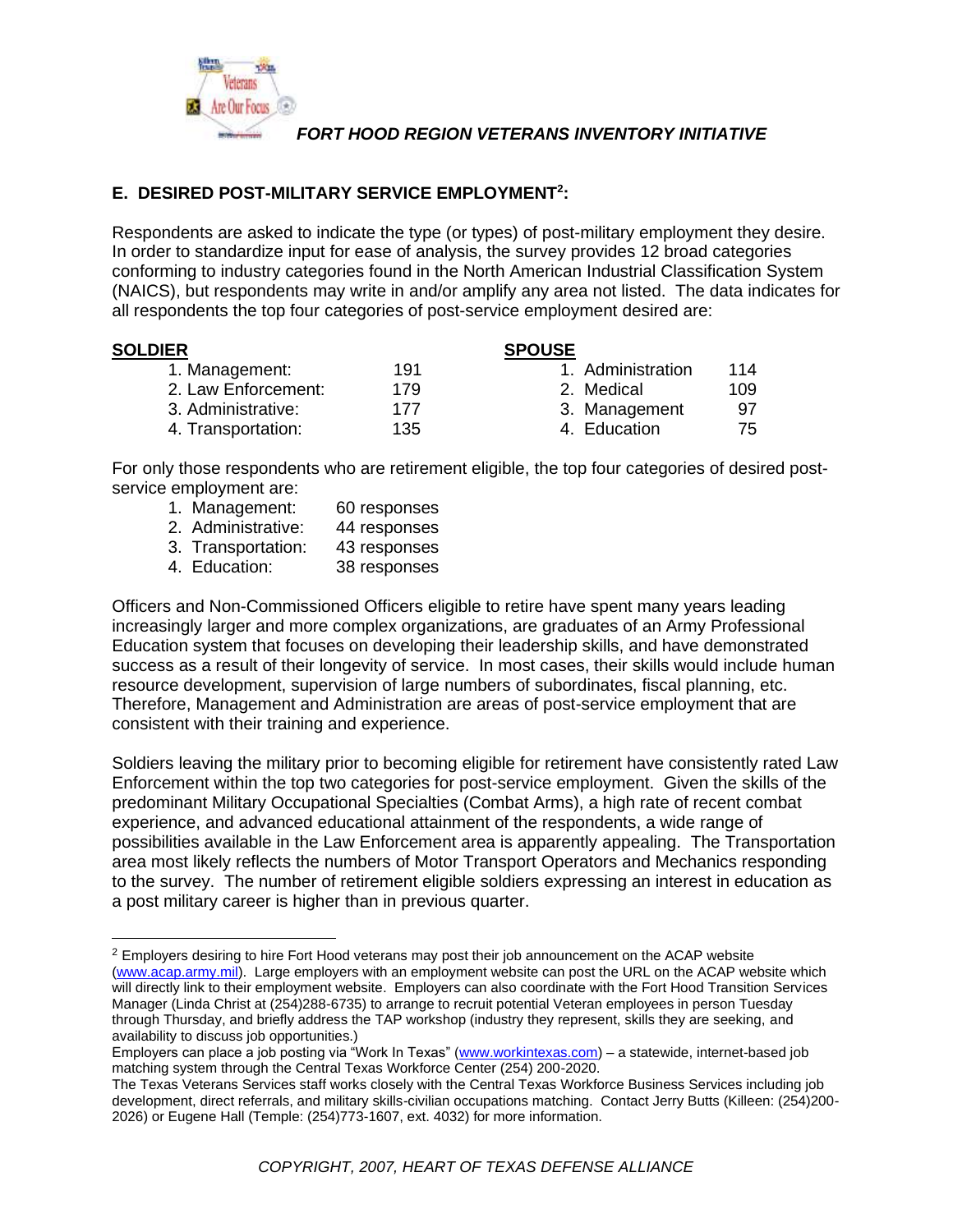

#### **F. EDUCATION LEVEL OF THOSE REMAINING IN THE REGION:**

Respondents were asked to indicate their highest level of educational attainment. Forty five percent of all respondents indicated they had "Some College" or greater. Eleven percent have an Associates degree, and 9.8 percent have a Baccalaureate degree.

The data depicted below represents only the 248 respondents who indicated they intended to stay in the region upon completion of their service, and is separated by those eligible for retirement and those Soldiers leaving the service that are not retirement eligible.<sup>3</sup>

The data indicates that an overwhelming majority (96%) of retirement-eligible respondents who intend on remaining in the region have some post-secondary education. 50 percent list their highest education level as "Some College", and 23.9 percent have received their Associates degree. 63.4 percent of non retirement-eligible Soldiers have post-secondary education, with 50 percent indicating they have "Some College."



**Soldiers REMAINING in the region. HIGHEST LEVEL OF EDUCATION ATTAINED**

1. When the highest level of educational attained by Soldiers leaving the service at Fort Hood is expressed as a percentage of all respondents (rate of educational attainment) and compared to educational attainment for Bell County Texas and the state of Texas as a whole, the following comparison can be made<sup>4</sup>:

<sup>&</sup>lt;sup>3</sup> Data is for 92 retirees and 156 non-retirement eligibles;

<sup>4</sup> Source: Texas Higher Education Coordinating Board; also cited on the Texas A&M University Real Estate Center – Market Overview 2006.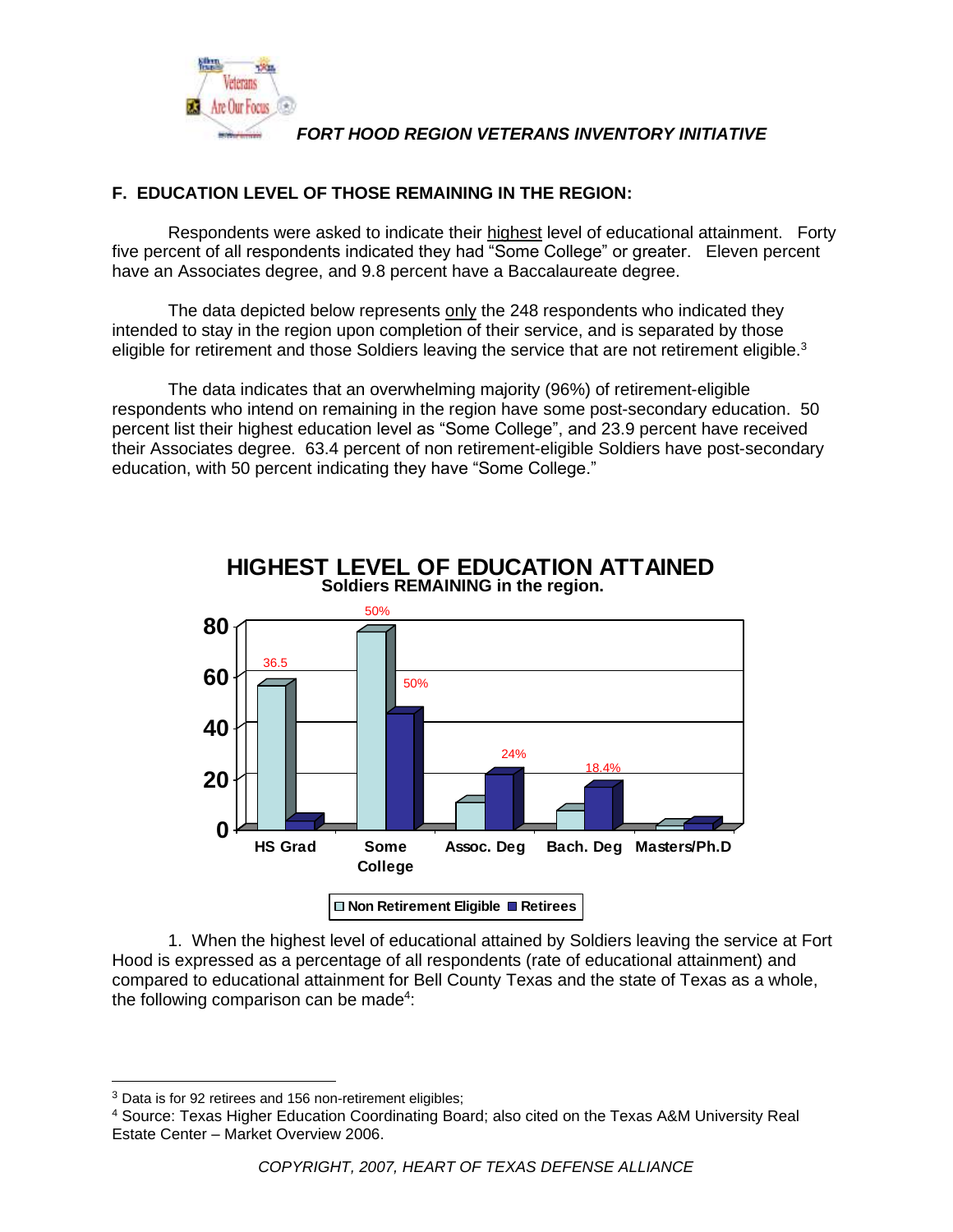



**EDUCATIONAL ATTAINMENT COMPARISON**

2. Conclusions. The data indicates Soldiers are better-educated than their civilian counterparts in the region and statewide. This is reflective of a high degree of self initiative and demonstrates that Soldiers willingly embrace the notion of lifelong learning. Continuing education is an important component to retention, and it is routine for Soldiers to perform in an increasingly sophisticated and technical operating environment in the execution of their duties. In 2007 there were 5,274 Fort Hood Soldiers enrolled in 12,275 Central Texas College courses (resident and on-line), pursuing Associates Degrees and/or vocational/technical training; this represents a 54% increase in enrollments over 2006. For academic year 2007, 201 Soldiers were enrolled in 399 upper-level/graduate courses at the Tarleton State University System Center – Central Texas.

#### **G. DESIRED "QUALITY OF PLACE" IMPROVEMENTS:**

1. An important consideration in retaining a talented military Veteran workforce is how they perceive "Quality of Place" when deciding where to live upon separation from military service. Respondents were asked to indicate the improvements they would desire (their perception of the Central Texas Quality of Place) in the general areas of higher education, retail shopping, health care, entertainment, child care, or "other" that would positively affect their decision to remain in the region. 23.2 percent of respondents listed entertainment, followed by higher education (22.4%), housing (20.3%), and health care (11.7 %). Less than 10 percent of respondents listed child care or retail shopping as Quality of Place factors they perceived needed improvement.

2. The most frequently recurring response was "other." The survey affords respondents the opportunity to provide additional written comments, and the most often-noted areas respondents perceive needing improvement are:

a. more pay/better jobs (55 comments)